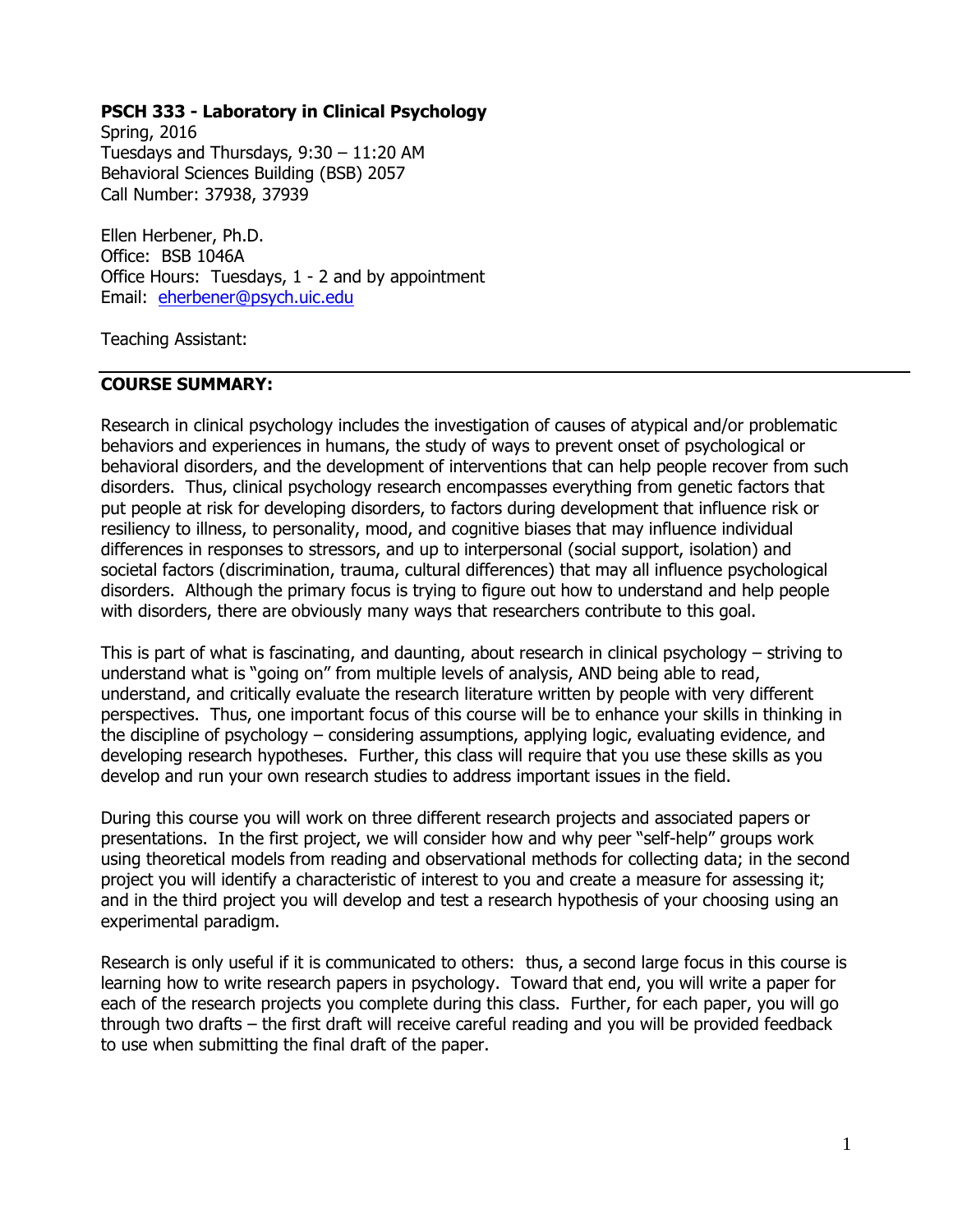This course is designed to teach you how to think about, and conduct research, and thus we will be spending time in class on a variety of activities that are involved in research including lectures, demonstration, discussions, group meetings, data collection, data analysis, and data interpretation.

#### **PREQUISITES:**

Students should already have credit for PSCH 100 (Introduction to Psychology), PSCH 242 (Introduction to Research in Psychology), and PSCH 343 (Statistical Methods in Psychological Science). In addition, you should have credit for or be concurrently enrolled in PSCH 270 (Abnormal Psychology) or PSCH 210 (Theories of Personality). If you do not have prerequisites, you will be dropped from the course.

#### **DEADLINES:**

The deadline to add or drop a course without a W and last day to complete late registration is Friday, January 22, 2016). The deadline to withdraw from the course is (March 18, 2016).

#### **READINGS:**

Reading assignments for each week are listed in the syllabus, and many of the readings are available in the Blackboard site for this course.

It is recommended that you purchase Beins and Beins (2012) as we will be using it throughout the class, AND because it's a very useful resource for writing psychology projects and papers for your future coursework as well.

Beins, B. C., & Beins, A. M. (2012). *Effective writing in psychology: Papers, posters, and* presentations (2nd ed.). Malden, MA: Wiley-Blackwell. ISBN: 978-0-470-67244-0

## **REQUIREMENTS:**

**Research Participation:** In order to meet the educational goals of this course, you (and everyone else enrolled in this course) will be conducting research and collecting data. As a member of the class, you are required to participate in the research conducted by your classmates, just as they are required to participate in your research. Participation in other students' research contributes 10% of your grade.

**Lectures and Readings:** This is a lab course. Although there will be some lectures, most of our time will be focused on working on developing research skills through active practice, demonstrations, discussions, and in-class task development and data analysis. **Readings are assigned to be completed prior to the class so that you can use the information from the readings while you are in the class** – so, for example, you need to read the articles on construct validity before the class when I will ask you to evaluate scales for construct validity.

Over the course of the semester, as you become more involved in developing your own research project, you will be spending more time reading articles that are central to your personal research project – so the decrease in reading assignments over the semester doesn't mean that you won't be reading, just that you will be deciding what you need to read for your own project.

**Class Participation:** Part of the joy of a lab class is that you are actively engaged in projects, discussions, demonstrations, etc. during class time. This also means that your active engagement (attendance and participation) is crucial to your success in the class. Attendance and participation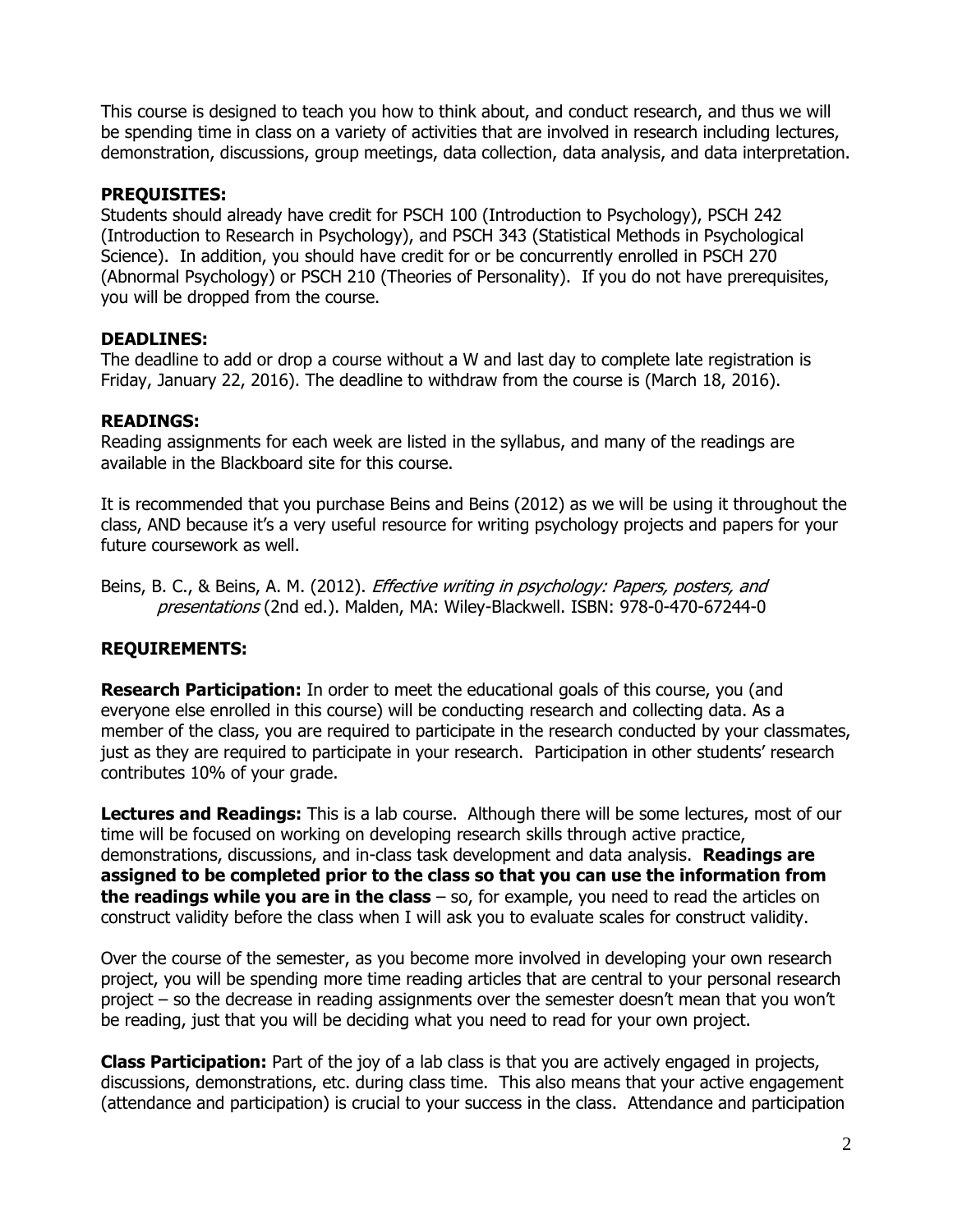will be evaluated at each class session. You will lose points for tardiness, and also for indications of lack of engagement during the class (reading email, internet surfing, carrying on private conversations, etc). IF YOU HAVE A CELL PHONE, YOU MUST KEEP IT IN A CLOSED BAG DURING THE CLASS. ANYONE OBSERVED USING THEIR CELL PHONE IN ANY WAY DURING CLASS WILL NOT RECEIVE ATTENDANCE CREDIT FOR THE DAY.

## **ASSIGNMENTS:**

**Self-Help Group Paper: We will read several articles about how** self-help groups work. These papers will guide your observations when you attend a self-help group of your own choosing (e.g., Alcoholics Anonymous, Narcotics Anonymous, Suicide Support Group, Depression Support Group, etc.). You will write a 5-7 page paper (in APA style) that briefly describes the disorder being treated, describes what you observed in the group, and how it fit or did not fit with the articles read for class. In addition, based on your observations, you will suggest other factors that may be useful to consider when assessing the effectiveness of self-help groups.

**Measurement Project:** Your second project will address one of the most important concepts/ issues in psychological research—Measurement. You will pick a construct from the realm of clinical psychology to measure. Through iterative testing, you will develop a 10-15 item scale to measure your chosen construct and collect data from at least 20 people for your measure. We will provide some ideas for possible constructs (e.g., shyness, fear of success, creativity), though you are free to choose your own psychological construct, with approval from the instructor. Your initial and final scale will be created using Qualtrics. You will run several statistical analyses to evaluate the psychometric properties of your scale and you will write a separate APA style paper (8-10 pages of text) describing the construct, your survey methodology, results, and discussion.

**Empirical Research Project:** The final project will be an empirical study that you will program and administer using eprime. You may choose to pursue (a) something you were curious about based on your other projects, (b) an extension of published research, or (c) an idea of your own creation (keep in mind that your idea must be rooted in some existing clinical psychological theory and/or research method). You will complete statistical analyses to test your hypotheses, and write a final APA-style paper (10-12 pages) describing the study. You will also do a brief presentation about your research during the last week of class.

## **All papers will be submitted via SafeAssign**

## **GRADING/EVALUATION:**

- 20% Attendance and Participation
- 15% Self-Help Group Paper (5% Draft, 10% Final)
- 20% Measurement Project Paper (5% Draft, 15% Final)
- 30% Empirical Study Paper (5% draft, 20% Final, 5% Presentation)
- 10% Completion of all other students' research protocols (5% Measurement project, 5% Empirical Study)
- 5% Completion of Plagiarism and CITI online tutorials

Grades will be based upon the following commonly used scale:

## **GRADES:**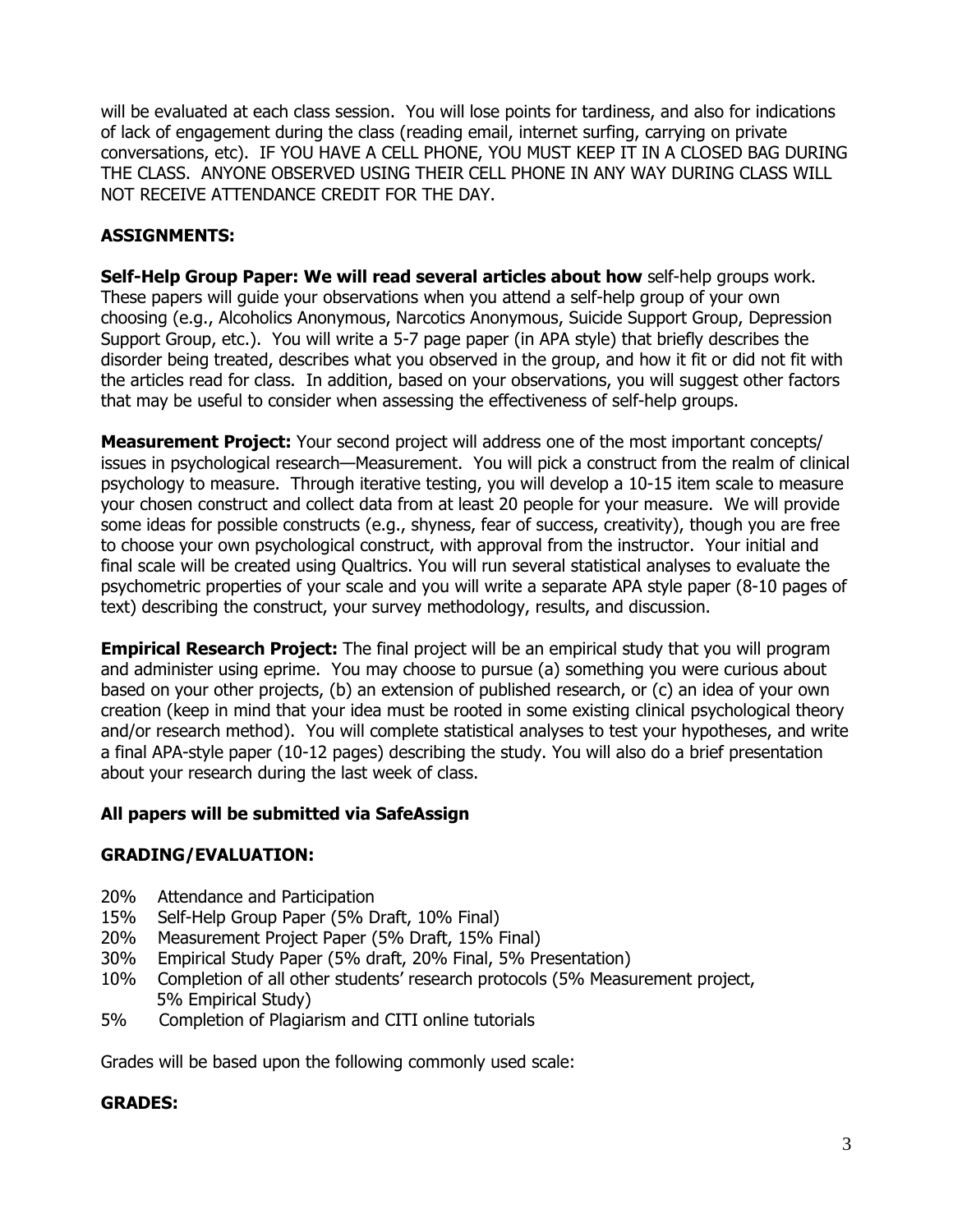$A = 90 - 100\%$  $B = 80 - 89%$  $C = 70 - 79%$  $D = 60 - 69%$ **F = Below 60%**

#### **ATTENDANCE POLICY:**

This class focuses on learning HOW to think and study within the discipline of clinical psychology. These are skills that you build across the course of the semester, and learn via active participation in discussions and projects with your instructors and your classmates. Because of the collaborative nature of the course, your attendance and engagement will have a significant impact on others in the class (me and your classmates) as well as on your ability to benefit from the class. If you will not be able to get to class regularly (and on time), you I would recommend that you look for a class that meets at a time that is better for your schedule.

If you must miss a class session, please notify the instructor and TAs as early as possible beforehand. It is your responsibility to get the notes, handouts, homework assignments, and/or other announcements from one of your fellow classmates if you are not in class.

#### **APPROPRIATE BEHAVIOR:**

You are expected to behave maturely and professionally in class. Basic standards for this class include that you must:

- be courteous and respectful to others;
- express your own opinions in an appropriate manner;
- refrain from discriminatory or hateful speech;
- use your computer for course-related purposes only;

If you fail to follow these rules, points will be taken from your grade. If your behavior is disruptive to me or others in the class, I may ask you to leave the class.

#### **PLAGIARISM:**

To plagiarize is "to steal and pass off (the ideas or words of another) as one's own" (Plagiarism 101 (n.d.) Plagiarism.org. Retrieved December 1, 2014, from

[http://www.plagiarism.org/plagiarism-101/what-is-plagiarism/\)](http://www.plagiarism.org/plagiarism-101/what-is-plagiarism/). Plagiarism includes not only direct copying of source documents, but also paraphrasing others' written or verbal comments without indicating the original source. Plagiarism is not permitted, and we will use SafeAssign to automatically screen for plagiarism in all documents submitted for this course. According to university policy, the consequences of submitting plagiarized work are a) receiving a failing grade on the assignment; b) receiving a failing grade in the course; or c) being expelled from the university.

#### **ACADEMIC INTEGRITY:**

Students must abide by the academic integrity guidelines established by the university, and described at [http://www.uic.edu/ucat/catalog/GR.shtml#qa.](http://www.uic.edu/ucat/catalog/GR.shtml#qa) Failure to maintain behavior according to these guidelines is evaluated in accord with the Student Disciplinary Policy.

#### **WRITING CENTER:**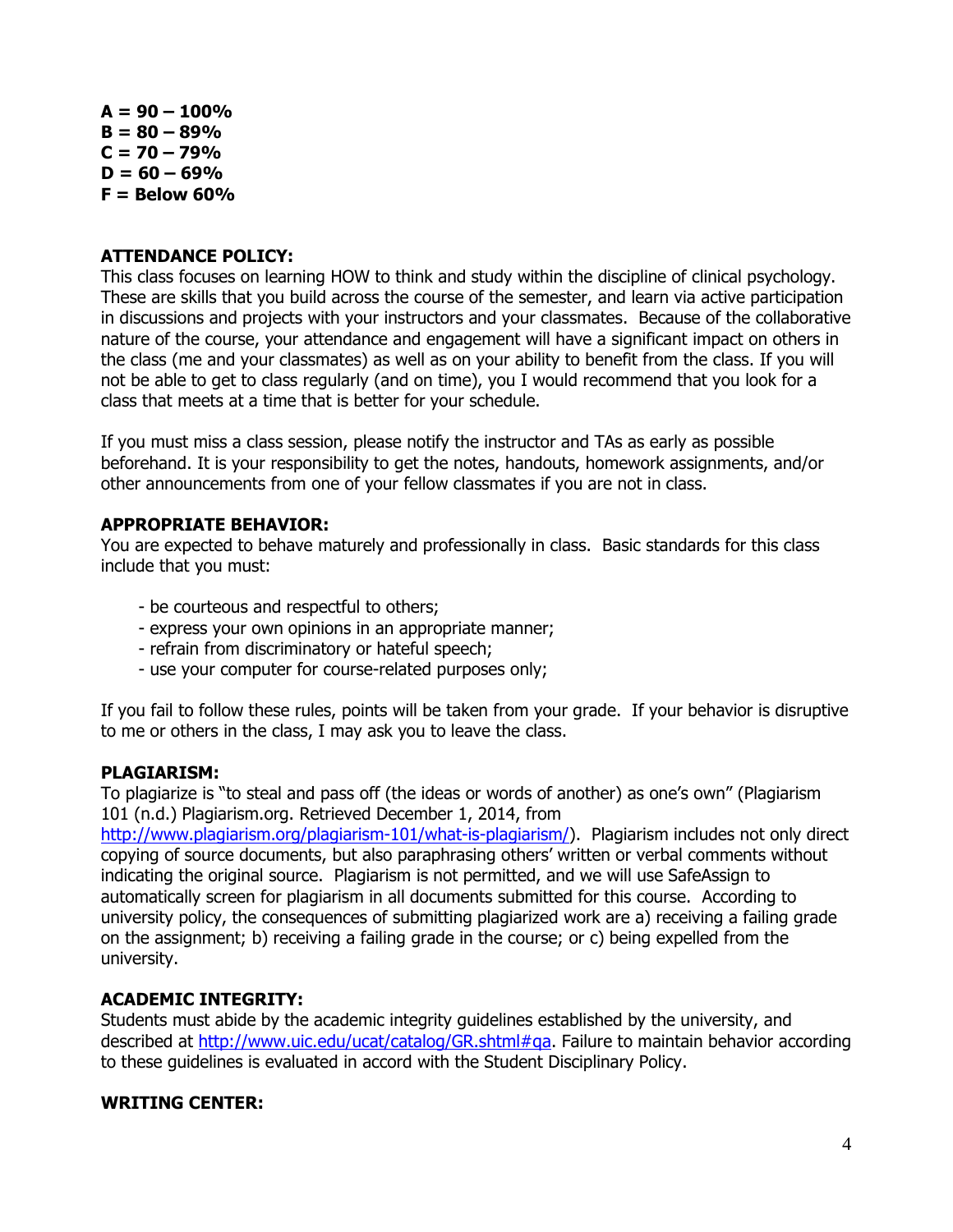Students are encouraged to contact the UIC writing center for mentoring and feedback on their writing. Tutors are trained to help with both initial formulation and organization of documents, as well as editing and feedback on written drafts. You can get more information about the services offered at:<http://www.uic.edu/depts/engl/writing/about/>

## **DISABILITY SERVICES:**

Students **with disabilities who require accommodations for access and participation in this course must be registered with the Office of Disability Services (ODS).** Please contact ODS at (312) 413-2103 (voice) or (312) 413-0123 (TTY). If you require accommodations due to a documented disability, please bring a letter from the DRC documenting the necessary accommodations as soon as possible.

## **RELIGIOUS HOLIDAYS:**

Campus Policy States: The faculty of the University of Illinois at Chicago shall make every effort to avoid requiring that student projects be turned in or completed on religious holidays. Students who wish to observe their religious holidays shall notify the faculty member by the tenth day of the semester of the date when they will be absent unless the religious holiday is observed on or before the tenth day of the semester. In such cases, the student shall notify the faculty member at least five days in advance of the date when he/she will be absent. The faculty member shall make every reasonable effort to honor the request, not penalize the student for missing the class, and if an examination or project is due during the absence, give the student an exam or assignment equivalent to the one completed by those students in attendance. If the student feels aggrieved, he/she may request remedy through the campus grievance procedure.

# **INCOMPLETE GRADES:**

The University Policy on incomplete grades is as follows:

"Course work is incomplete when a student fails to submit all required assignments or is absent from the final examination. Incomplete course work will normally result in a failing grade if it is not completed within the designated time limit. The "I" may be assigned in lieu of a grade only when all of the following conditions are met: (a) the student has been making satisfactory progress in the course; (b) the student is unable to complete all course work due to unusual circumstances that are beyond personal control and are acceptable to the instructor; and (c) the student presents these reasons prior to the time that the final grade roster is due."

"The instructor must submit an Incomplete report with the final grade roster for the "I" to be recorded. This report is a contract for the student to complete the course work with that instructor or one designated by the department executive officer in the way described and by a time indicated on the report. In resolving the "I," the student may not register for the course a second time, but must follow the procedures detailed on the report."

"An "I" must be removed by the end of the student's first semester or summer session in residence subsequent to the incurrence of the "I" or, if not in residence, no later than one calendar year subsequent to the incurrence. When the student submits the work, the instructor will grade it and change the "I" to the appropriate grade."

"If an undergraduate fails to meet the stated conditions, the instructor will assign an "F" for the final grade." (From https://registrar.uic.edu/student\_records/grading\_system.html)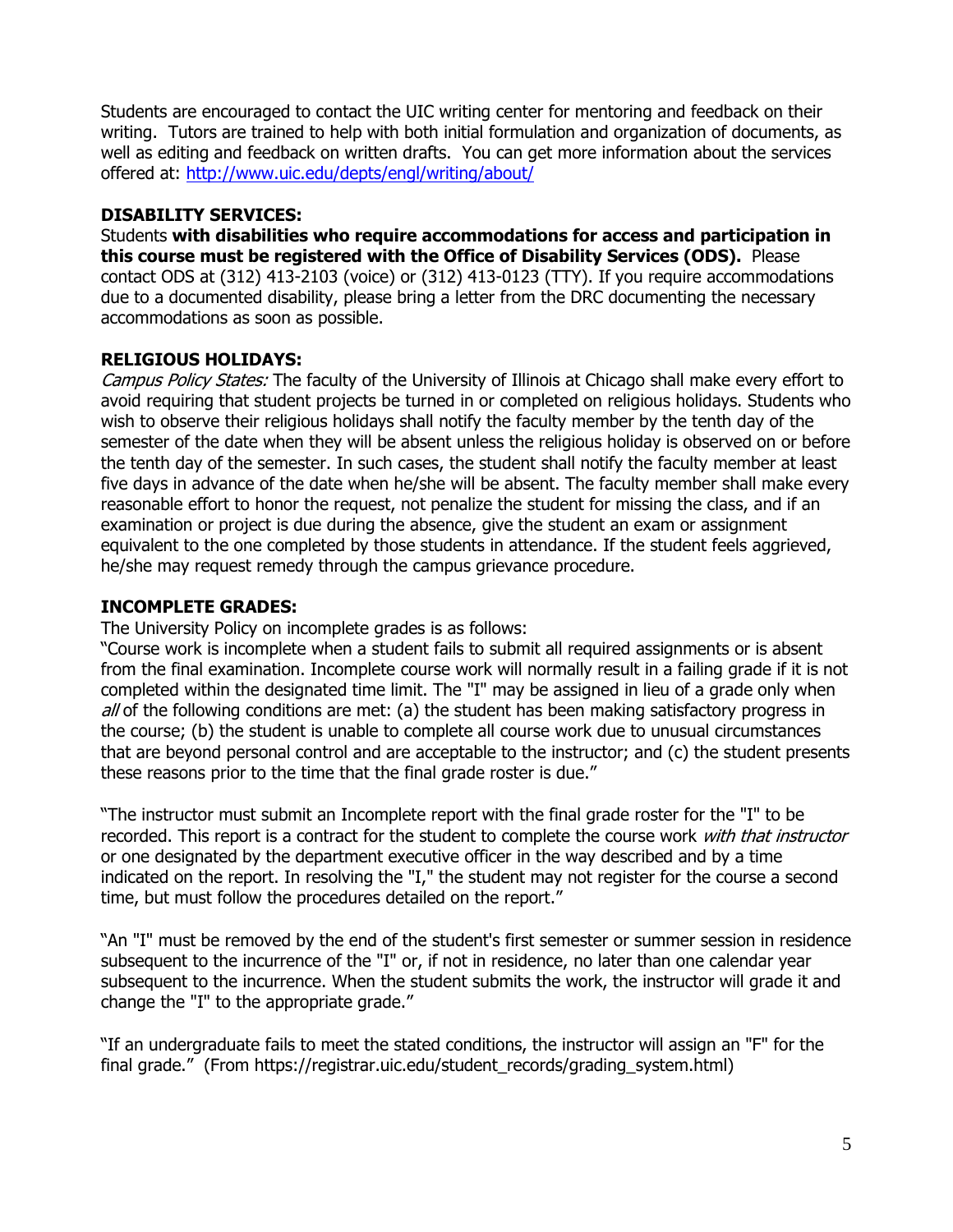# **Course Schedule**

## **Date**

| Jan 12, 2016 | What is Clinical Psychology?<br>Mechanisms, Interventions, and Developing Hypotheses                                                                                                                                                                                 |
|--------------|----------------------------------------------------------------------------------------------------------------------------------------------------------------------------------------------------------------------------------------------------------------------|
|              | Evaluating Sources and Arguments: Critical reading, definitions of concepts,<br>and methods                                                                                                                                                                          |
| Jan 14, 2016 | Discuss first project: group observation: observation to occur by 1/26                                                                                                                                                                                               |
|              | <b>Reading Assignment:</b>                                                                                                                                                                                                                                           |
|              | Roberts, L.J., Salem, D., Rappaport, J., Toro, P.A., Luke, D.A., and Seidman,<br>E. (1999). Giving and receiving help: Interpersonal transactions in mutual-<br>help meetings and psychosocial adjustment. American Journal of<br>Community Psychology, 27, 841-868. |
|              | Roberts, L.J., Luke, D.A., Rappaport, J., Seidman, E., Toro, P.A., and<br>Reischl, T.M. (1991). Charting uncharted terrain: A behavioral observation<br>system for mutual help groups. American Journal of Community Psychology,<br>19, 715-737.                     |
|              | Beins and Beins, Chapter 5                                                                                                                                                                                                                                           |
|              | Decide on group to attend                                                                                                                                                                                                                                            |
| Jan 19, 2016 | Research ethics.<br>Complete citi training                                                                                                                                                                                                                           |
| Jan 21, 2016 | Library tutorial on conducting literature searches; meet for class at<br>the IDEA Commons classroom in the Daley Library                                                                                                                                             |
|              | <b>Reading Assignment:</b>                                                                                                                                                                                                                                           |
|              | Beins and Beins Chapters 1-4                                                                                                                                                                                                                                         |
| Jan 26, 2016 | First draft of group observation paper due via SafeAssign; plagiarism<br>tutorial, initial ideas about constructs of interest for scale paper                                                                                                                        |
| Jan 28, 2016 | Planning your scale project: measuring a construct                                                                                                                                                                                                                   |
|              | Clark, L.A., and Watson, D. (1995). Constructing Validity: Basic issues in objective<br>Scale development. Psychological Assessment, 7, 309-319.                                                                                                                     |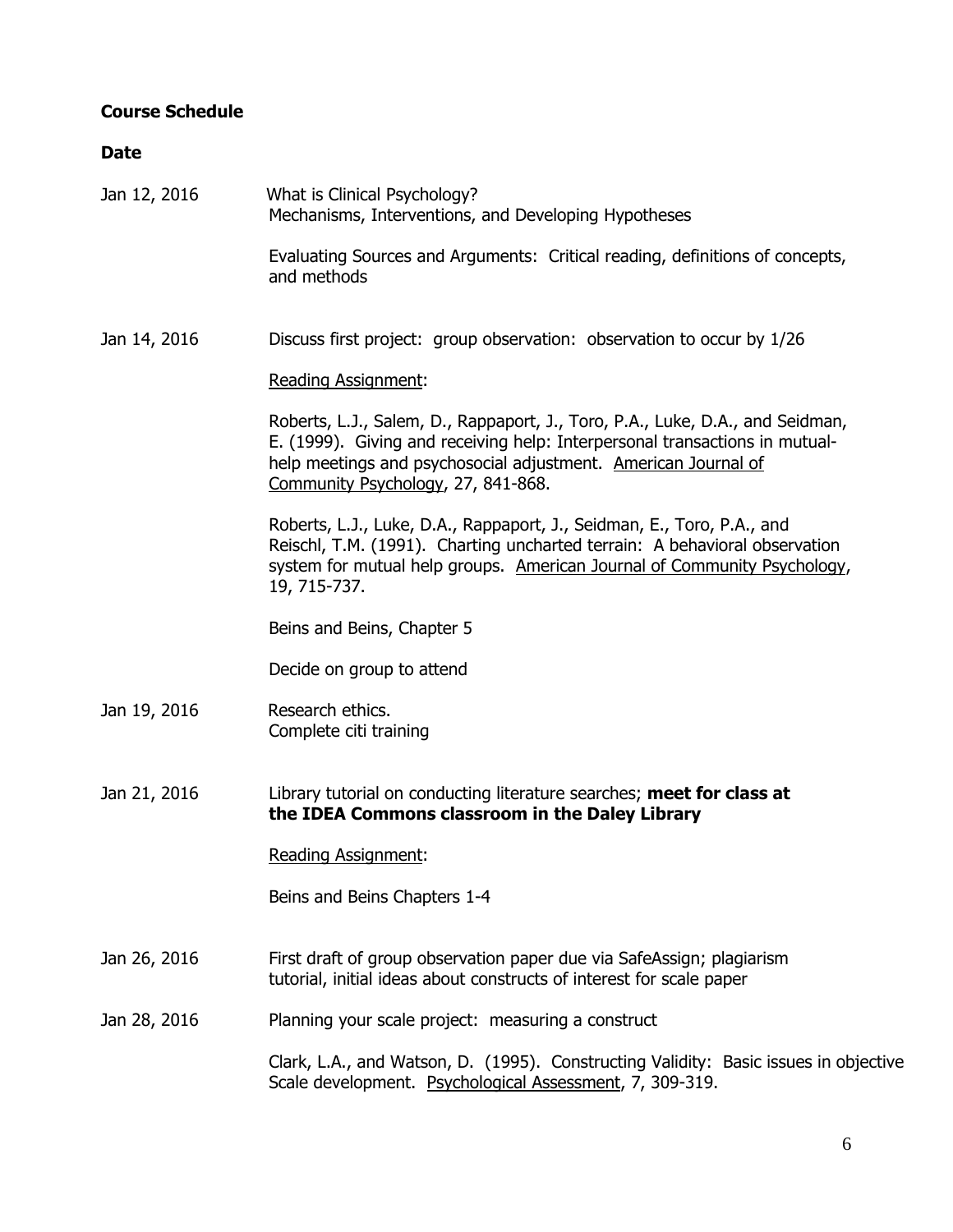Leary, M.R., Kelly, K.M., Cottrell, C.A., and Schreindorfer, L.S. (2013). Construct validity of the need to belong scale: Mapping the nomological network. Journal of Personality Assessment, 95: 610-624.

Videos on reliability and validity

- Feb 2, 2016 Identify initial items for task using skills from library lab; practice using qualtrics
- Feb 4, 2016 Final draft of group observation paper due Finalize first iteration of scale and send to classmates using qualtrics; complete other students' scales in time for class on Tuesday
- Feb 9, 2016 Transfer data from qualtrics to SPSS, Introduction to SPSS
- Feb 11, 2016 Use frequencies and correlations and with SPSS to identify items to keep or modify; reduce pool to 10-15 items
- Feb 16, 2016 Final questionnaire onto qualtrics and out to students; Begin thinking about final project ideas – library research

Reading Assignment: McKay, chapter 5 and 24

Feb 18, 2016 Statistical analyses for second paper – reliability and validity assessment using SPSS

> Reading assignment Beins and Beins Chapter 10-14

- Feb 23, 2016 Stats troubleshooting; can work on introduction and methods section of paper when done with statistical analyses
- Feb 25, 2016 First draft of scale project paper due at beginning of class; Demonstration of potential research paradigms to use for empirical paper and example of how to break it into pieces for construction with eprime Library research on topic and task for final research paper
- March 1, 2016 How to construct your own task: E-prime Tutorial. Email completed program to me by the end of class.
- March 3, 2016 Finalize topic and and pick task for experiment project; email instructor with research question and your plan for testing it (e.g., what task, what stimuli)

Reading assignment: Beins and Beins, Ch 16

March 8, 2016 Work on identifying stimuli for task and/or programming task in eprime